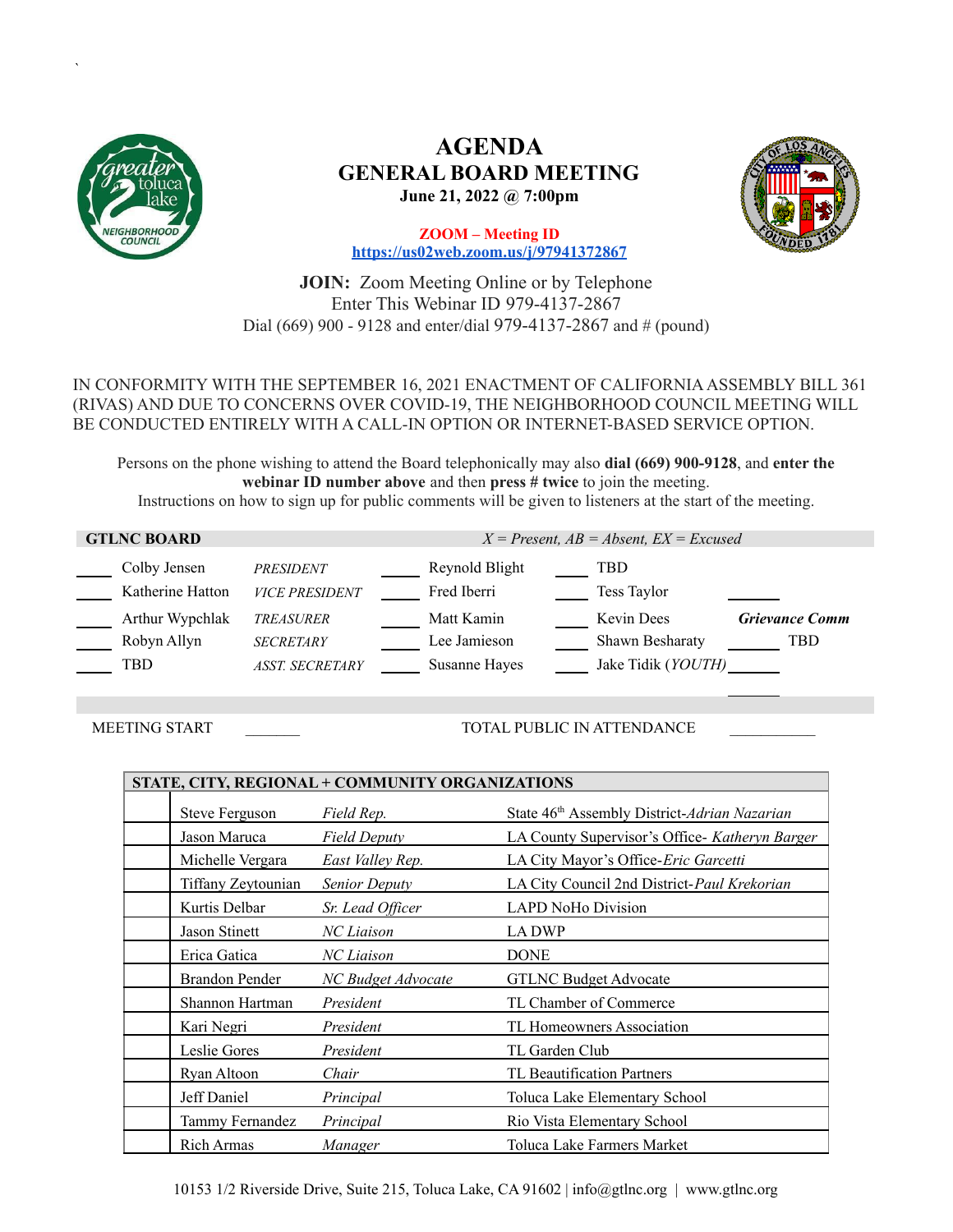

**AGENDA** GENERAL BOARD MEETING June 21, 2022 Page 2 of 9



| Ann<br>$A + 1$ | .<br>.ıbrarıan | $\overline{\phantom{a}}$<br>$\mathbf{r}$<br>דים י |  |
|----------------|----------------|---------------------------------------------------|--|
|                |                |                                                   |  |

### **COMMITTEE + BOARD MEETING SCHEDULE**

1 st Mon @ 7:00PM – Public Safety 1 st Wed @ 6:30PM – Outreach & Elections  $2<sup>nd</sup>$  Tue  $\omega$  6:00PM – Environmental Affairs  $2<sup>nd</sup>$  Mon @ 6:30 PM – Planning & Land Use

1 st Tue @ 6:30 PM – Gov. Affairs

 $2<sup>nd</sup>$  Tue  $@$  6:30 PM – Executive Board

 $3<sup>rd</sup>$  Tues  $@$  7PM – **General Board**

# **MEETING AGENDA:**

|                                 | Topic                                                                                                                                      |                                                                                                       |                                                                                                        | Responsible Person                       |  |  |
|---------------------------------|--------------------------------------------------------------------------------------------------------------------------------------------|-------------------------------------------------------------------------------------------------------|--------------------------------------------------------------------------------------------------------|------------------------------------------|--|--|
| 1. $ 7:00 - 7:10$<br>10 minutes | <b>Meeting Opening / Call to Order</b>                                                                                                     |                                                                                                       | Colby Jensen, President                                                                                |                                          |  |  |
|                                 | Roll Call<br>$\bullet$                                                                                                                     | Approval of Board Minutes<br><b>MOTION A: Approve the GTLNC May 17, 2022 General</b>                  | Robyn Allyn, Secretary<br>Colby Jensen, President<br><i>VOTE:</i> $\frac{1}{2}$                        |                                          |  |  |
|                                 | <b>Board Minutes as amended.</b><br>Colby Jensen<br>Katherine Hatton<br>Arthur Wypchlak<br>Robyn Allyn<br><b>TBD</b><br>Y-Yes<br>A-Abstain | Reynold Blight<br>Fred Iberri<br>Matt Kamin<br>Lee Jamieson<br>Susanne Hayes<br>$N - No$<br>R-Recusal | <b>TBD</b><br>Tess Taylor<br>Kevin Dees<br>Shawn Besharaty<br>Jake Tidik<br>I- Ineligible<br>E-Excused | <i>First:</i><br>Second:<br>Colby Jensen |  |  |
| 2. $ 7:10 - 7:30$<br>20 minutes | <b>President's Welcome</b>                                                                                                                 | <b>Open Public Forum</b> $-$ (Three (3) Minutes per Speaker)                                          |                                                                                                        |                                          |  |  |
| $3.  7:30 - 7:40$<br>10 minutes | City & Neighborhood News / Announcements - (Standing Open Forum)                                                                           |                                                                                                       |                                                                                                        |                                          |  |  |
| 1                               | State 46 <sup>th</sup> Assembly District                                                                                                   |                                                                                                       | <b>Steve Ferguson</b>                                                                                  | Field Rep.                               |  |  |
| $\overline{2}$                  | LA County Supervisor's Office                                                                                                              |                                                                                                       | <b>Brenda Yanez</b>                                                                                    | <b>Field Deputy</b>                      |  |  |
| $\mathbf{3}$                    | LA City Mayor's Office                                                                                                                     |                                                                                                       | Michelle Vergara                                                                                       | East Valley Rep.                         |  |  |
| $\overline{\mathbf{4}}$         | LA City Council 2 <sup>th</sup> District                                                                                                   |                                                                                                       | Tiffany Zeytounian                                                                                     | Senior Deputy                            |  |  |
| 5                               | <b>LAPD NoHo Division</b>                                                                                                                  |                                                                                                       | Kurtis Delbar                                                                                          | Sr. Lead Officer                         |  |  |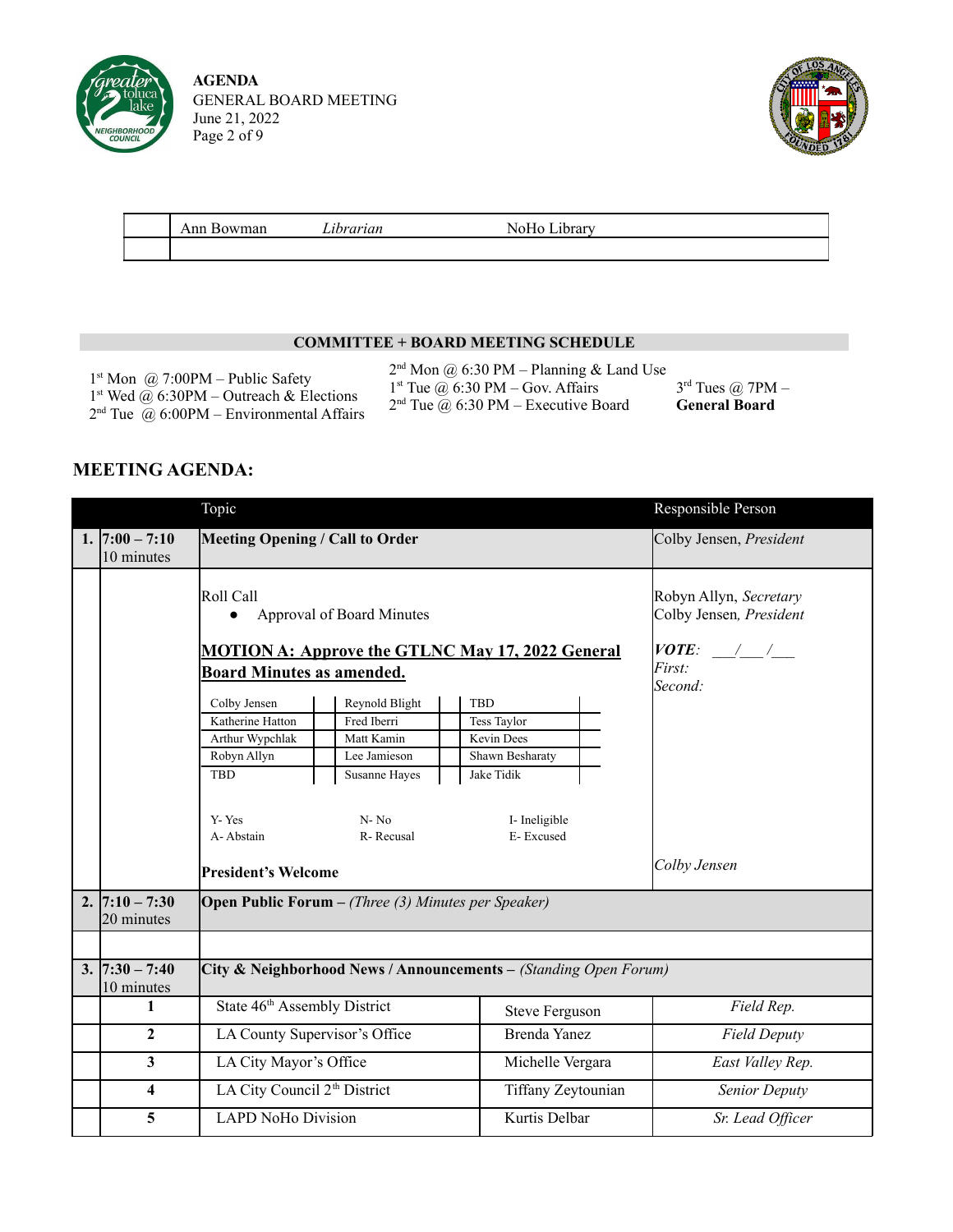

**AGENDA** GENERAL BOARD MEETING June 21, 2022 Page 3 of 9



| 6                                        | <b>LADWP</b>                                                                                                      |                                                                                                                                                                                                                                                  | <b>Jason Stinett</b>                        | NC Liaison                    |
|------------------------------------------|-------------------------------------------------------------------------------------------------------------------|--------------------------------------------------------------------------------------------------------------------------------------------------------------------------------------------------------------------------------------------------|---------------------------------------------|-------------------------------|
| 7                                        | Empower LA (DONE)                                                                                                 |                                                                                                                                                                                                                                                  | Erica Gatica                                | NC Advocate                   |
| 8                                        | <b>GTLNC Budget Advocate</b>                                                                                      |                                                                                                                                                                                                                                                  | <b>Brandon Pender</b>                       | Budget Rep.                   |
| 9                                        |                                                                                                                   | Toluca Lake Chamber of Commerce                                                                                                                                                                                                                  | Shannon Hartman                             | President                     |
| 10                                       |                                                                                                                   | Toluca Lake Homeowners Association                                                                                                                                                                                                               | Kari Negri                                  | President                     |
| 11                                       | Toluca Lake Garden Club                                                                                           |                                                                                                                                                                                                                                                  | Leslie Gores                                | President                     |
| 12                                       |                                                                                                                   | <b>Toluca Lake Beautification Partners</b>                                                                                                                                                                                                       | Ryan Altoon                                 | Chair                         |
| 13                                       | NoHo (Amelia Earhart) Library                                                                                     |                                                                                                                                                                                                                                                  | Ann Bowman                                  | Librarian                     |
| 14                                       | Toluca Lake Elementary School                                                                                     |                                                                                                                                                                                                                                                  | Jeff Daniel                                 | Principal                     |
| 15                                       | Rio Vista Elementary                                                                                              |                                                                                                                                                                                                                                                  | Tammy Fernandez                             | Principal                     |
| 16                                       | <b>Toluca Lake Farmers Market</b>                                                                                 |                                                                                                                                                                                                                                                  | <b>Rich Armas</b>                           | Manager                       |
| 17                                       | <b>LAUSD Board Member</b>                                                                                         |                                                                                                                                                                                                                                                  | Kelly Gonez                                 | <b>Board President</b>        |
| 18                                       | <b>LA County Assessor</b>                                                                                         |                                                                                                                                                                                                                                                  | Jeff Prang                                  | Assessor                      |
| 19                                       | Supervisor (Kathryn Barger)                                                                                       |                                                                                                                                                                                                                                                  | Jason Maruca                                | <b>Asst Field Deputy</b>      |
| 20                                       | <b>Toluca Terrace Homeowners</b>                                                                                  |                                                                                                                                                                                                                                                  | Dr Theresa Karam                            | Representative                |
|                                          | Assoc.                                                                                                            |                                                                                                                                                                                                                                                  |                                             |                               |
| 7:40-8:00pm                              | <b>TLBP PRESENTATION</b>                                                                                          |                                                                                                                                                                                                                                                  | Ryan Altoon                                 |                               |
| 4. $8:00 \text{pm} - 8:50$<br>50 minutes | <b>GTLNC Committee Reports</b>                                                                                    |                                                                                                                                                                                                                                                  |                                             | <b>GTLNC Committee Chairs</b> |
| 10 minutes                               | <b>Executive Committee</b>                                                                                        | (Three (3) Minute per Speaker, per Agenda Item Allotted)                                                                                                                                                                                         | Colby Jensen, President                     |                               |
|                                          | $\bullet$<br>Board seat #1.<br>Colby Jensen<br>Katherine Hatton<br>Arthur Wypchlak<br>Robyn Allyn<br>TBD<br>Y-Yes | Installation of Executive Board date/July<br>(2) Two open Board member positions/vote<br><b>MOTION B: Approve Shannon Hartman to the fill vacant</b><br>Reynold Blight<br>Fred Iberri<br>Matt Kamin<br>Lee Jamieson<br>Susanne Hayes<br>$N - No$ | VOTE:<br>$\frac{1}{2}$<br>First:<br>Second: |                               |
|                                          | A-Abstain                                                                                                         | R-Recusal                                                                                                                                                                                                                                        | I-Ineligible<br>E-Excused                   |                               |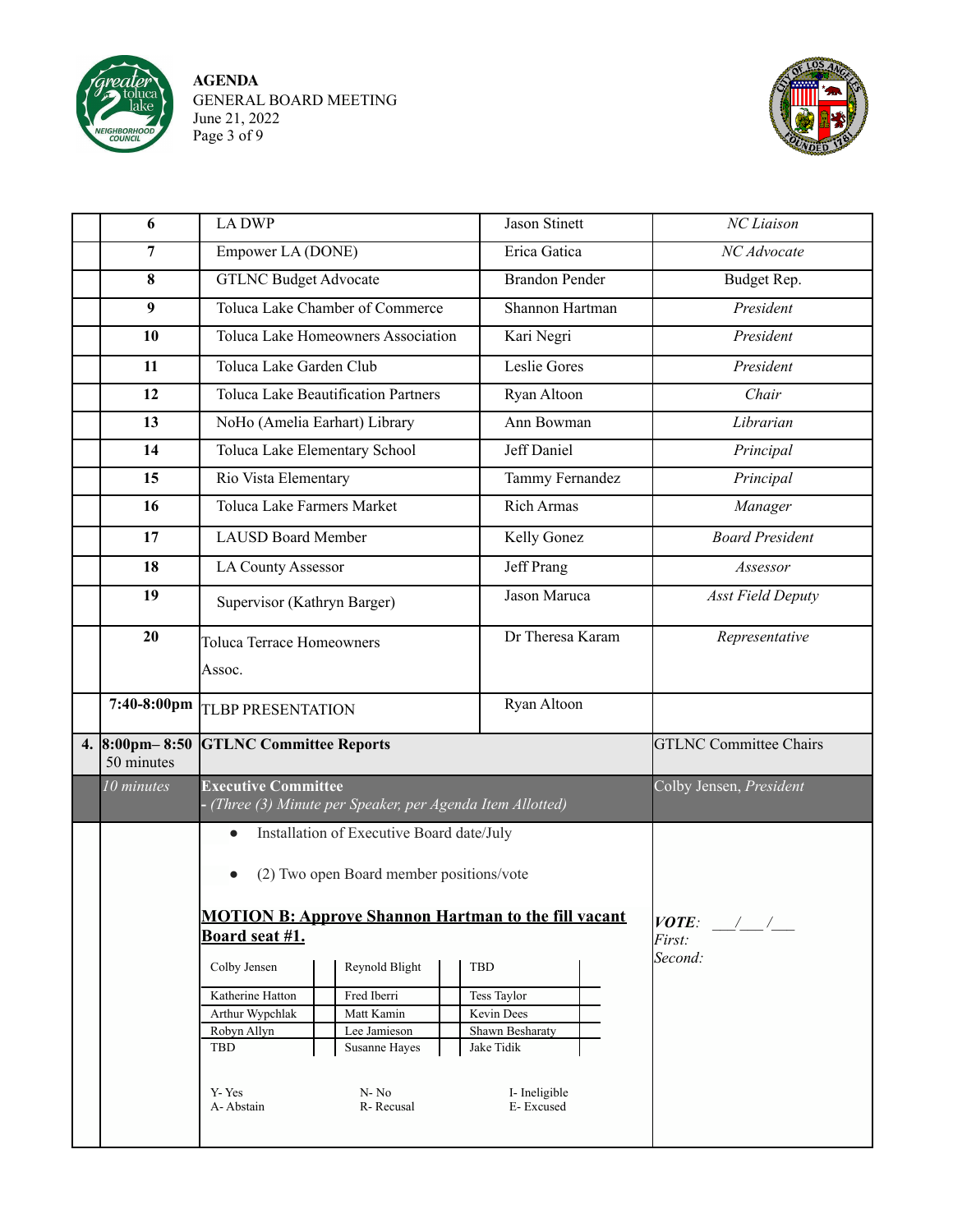

**AGENDA** GENERAL BOARD MEETING June 21, 2022 Page 4 of 9



|            |                                                  |                | <b>MOTION C: Approve Jonathan Gregory to fill vacant Board</b> |                            |
|------------|--------------------------------------------------|----------------|----------------------------------------------------------------|----------------------------|
|            | seat #2.                                         |                |                                                                | $VOTE:$ / /                |
|            |                                                  |                |                                                                | First:                     |
|            | Colby Jensen                                     | Reynold Blight | <b>TBD</b>                                                     | Second:                    |
|            | Katherine Hatton                                 | Fred Iberri    | Tess Taylor                                                    |                            |
|            | Arthur Wypchlak                                  | Matt Kamin     | Kevin Dees                                                     |                            |
|            | Robyn Allyn                                      | Lee Jamieson   | Shawn Besharaty                                                |                            |
|            | TBD                                              | Susanne Hayes  | Jake Tidik                                                     |                            |
|            |                                                  |                |                                                                |                            |
|            |                                                  |                |                                                                |                            |
|            | Y-Yes<br>A-Abstain                               | $N - No$       | I-Ineligible                                                   |                            |
|            |                                                  | R-Recusal      | E-Excused                                                      |                            |
|            |                                                  |                |                                                                |                            |
|            |                                                  |                |                                                                |                            |
|            |                                                  |                |                                                                |                            |
|            | <b>Treasurer Report</b>                          |                |                                                                | Arthur Wypchlak, Treasurer |
|            |                                                  |                | (Three (3) Minute per Speaker, per Agenda Item Allotted)       |                            |
|            | • Month Pro Forma Review                         |                |                                                                |                            |
|            |                                                  |                |                                                                |                            |
|            |                                                  |                | <b>MOTION D: Approve the May 2022 MER and expenditures</b>     | $VOTE:$ / /                |
|            | for reconciliation submission to the City Clerk. |                |                                                                | First:                     |
|            |                                                  |                |                                                                | Second:                    |
|            | Colby Jensen                                     | Reynold Blight | TBD                                                            |                            |
|            |                                                  |                |                                                                |                            |
|            | Katherine Hatton                                 | Fred Iberri    | Tess Taylor                                                    |                            |
|            | Arthur Wypchlak                                  | Matt Kamin     | Kevin Dees                                                     |                            |
|            | Robyn Allyn                                      | Lee Jamieson   | Shawn Besharaty                                                |                            |
|            | <b>TBD</b>                                       | Susanne Hayes  | Jake Tidik                                                     |                            |
|            |                                                  |                |                                                                |                            |
|            | Y-Yes                                            | $N - No$       | I-Ineligible                                                   |                            |
|            | A-Abstain                                        | R-Recusal      | E-Excused                                                      |                            |
|            |                                                  |                |                                                                |                            |
|            |                                                  |                | Motion E: Approve the Fiscal Year 2022-23 Budget for           | $VOTE:$ / /                |
|            |                                                  |                | submission to the City Clerk as presented to the City Clerk.   | First:                     |
|            |                                                  |                |                                                                | Second:                    |
|            | Colby Jensen                                     | Reynold Blight | TBD                                                            |                            |
|            |                                                  |                |                                                                |                            |
|            | Katherine Hatton                                 | Fred Iberri    | Tess Taylor                                                    |                            |
|            | Arthur Wypchlak                                  | Matt Kamin     | Kevin Dees                                                     |                            |
|            | Robyn Allyn                                      | Lee Jamieson   | Shawn Besharaty                                                |                            |
|            | <b>TBD</b>                                       | Susanne Hayes  | Jake Tidik                                                     |                            |
|            |                                                  |                |                                                                |                            |
|            | Y-Yes                                            | $N-No$         | I-Ineligible                                                   |                            |
|            | A-Abstain                                        | R-Recusal      | E-Excused                                                      |                            |
|            |                                                  |                |                                                                |                            |
|            |                                                  |                |                                                                |                            |
|            |                                                  |                |                                                                |                            |
|            |                                                  |                |                                                                |                            |
| 10 minutes | <b>Planning &amp; Land Use Committee</b>         |                |                                                                | Reyn Blight, Co-Chair      |
|            |                                                  |                | - (Three (3) Minute per Speaker, per Agenda Item Allotted)     | Fred Iberri, Co-Chair      |
|            |                                                  |                | Draft CIS re: Council file No. 22-0158 - Homeless Shelters     |                            |
|            |                                                  |                |                                                                |                            |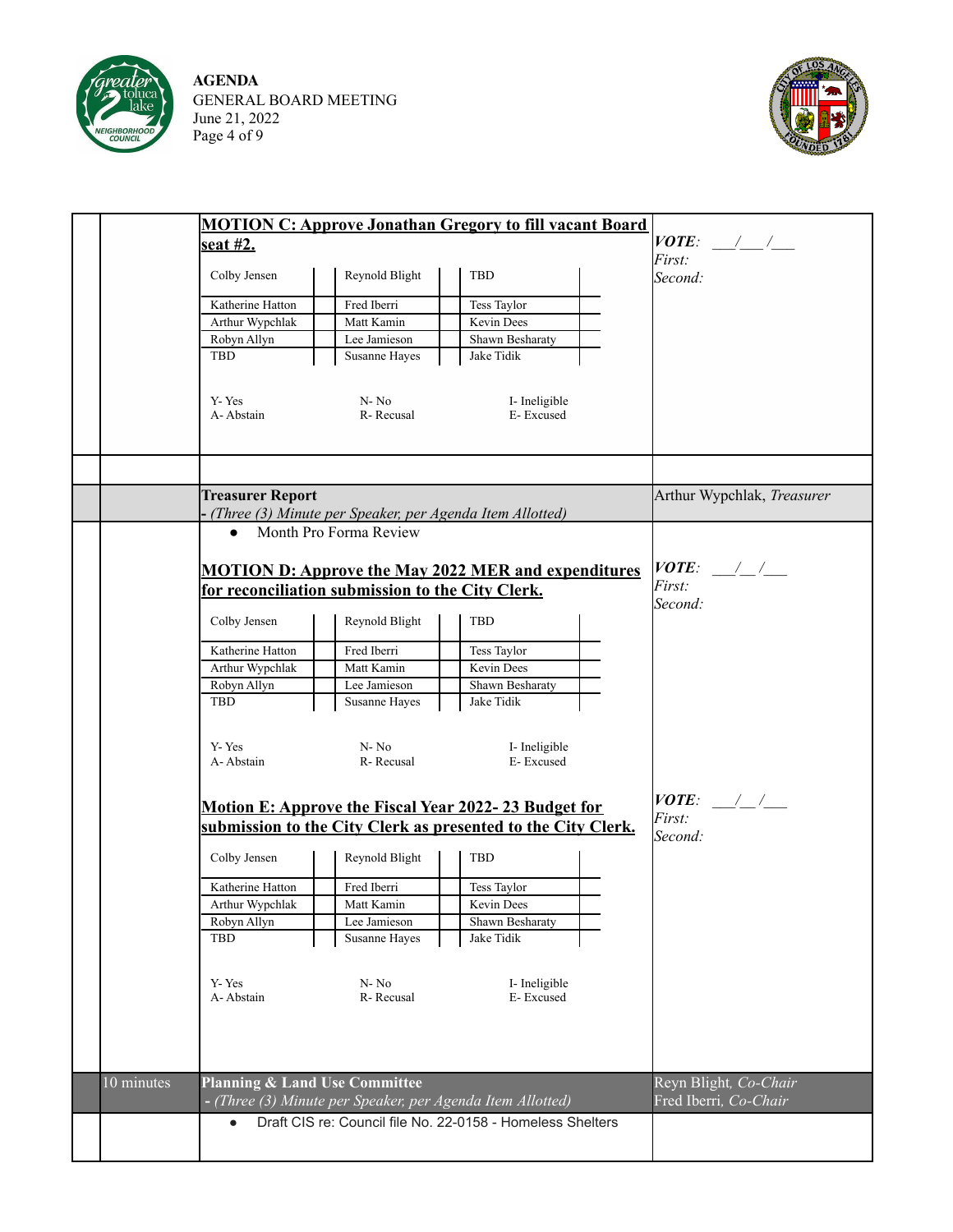

**AGENDA** GENERAL BOARD MEETING June 21, 2022 Page 5 of 9



|  | <b>Motion F: That the GTLNC send the following Community</b> | VOTE:                                              |                                                                                    |  |              |
|--|--------------------------------------------------------------|----------------------------------------------------|------------------------------------------------------------------------------------|--|--------------|
|  |                                                              |                                                    | Impact Statement (CIS) to the City Council, RE: File No.                           |  | First:       |
|  | 22-0158.                                                     |                                                    |                                                                                    |  | Second:      |
|  |                                                              |                                                    | (While the Greater Toluca Lake Neighborhood Council supports the right to          |  |              |
|  |                                                              |                                                    | shelter, the GTLNC opposes this motion as presently written. The above             |  |              |
|  |                                                              |                                                    | referenced City Council Motion is too broad and contains no opportunity for        |  |              |
|  |                                                              |                                                    | community input. We request of the LA City Council that any changes to the         |  |              |
|  |                                                              |                                                    | LA Municipal Code NOT BE IN R1 and R2 zones. We request that the City              |  |              |
|  |                                                              |                                                    | Council amend this legislation to more carefully limit the type of properties and  |  |              |
|  |                                                              |                                                    | institutions that may utilize this zoning exception and to require local review    |  |              |
|  |                                                              |                                                    | and input into any proposed project. We request that a staff report include a list |  |              |
|  |                                                              |                                                    | of homeless shelters and their locations that currently exist and/or are proposed  |  |              |
|  | in the City of Los Angeles.)                                 |                                                    |                                                                                    |  |              |
|  |                                                              |                                                    |                                                                                    |  |              |
|  | Colby Jensen                                                 | Reynold Blight                                     | <b>TBD</b>                                                                         |  |              |
|  | Katherine Hatton                                             | Fred Iberri                                        | Tess Taylor                                                                        |  |              |
|  | Arthur Wypchlak                                              | Matt Kamin                                         | Kevin Dees                                                                         |  |              |
|  | Robyn Allyn                                                  | Lee Jamieson                                       | Shawn Besharaty                                                                    |  |              |
|  | <b>TBD</b>                                                   | Susanne Hayes                                      | Jake Tidik                                                                         |  |              |
|  |                                                              |                                                    |                                                                                    |  |              |
|  | Y-Yes                                                        | $N-No$                                             | I-Ineligible                                                                       |  |              |
|  | A-Abstain                                                    | R-Recusal                                          | E-Excused                                                                          |  |              |
|  |                                                              |                                                    |                                                                                    |  |              |
|  |                                                              |                                                    |                                                                                    |  |              |
|  |                                                              | within 500 feet of library                         | Draft CIS re: Council file No. 20-1376-S3 - prohibiting storage/sleep              |  |              |
|  |                                                              |                                                    |                                                                                    |  |              |
|  |                                                              |                                                    |                                                                                    |  |              |
|  |                                                              |                                                    | <b>Motion G: That the GTLNC send the following Community</b>                       |  | <i>VOTE:</i> |
|  |                                                              |                                                    | Impact Statement (CIS) to the City Council, RE: File No.                           |  | First:       |
|  | 20-1376-S3                                                   |                                                    |                                                                                    |  | Second:      |
|  |                                                              |                                                    |                                                                                    |  |              |
|  |                                                              |                                                    | (The GTLNC supports the motion by Councilmember Buscainoto prohibiting             |  |              |
|  |                                                              | the homeless from within 500 feet from a library.) |                                                                                    |  |              |
|  |                                                              |                                                    |                                                                                    |  |              |
|  | Colby Jensen                                                 | Reynold Blight                                     | TBD                                                                                |  |              |
|  |                                                              |                                                    |                                                                                    |  |              |
|  | Katherine Hatton<br>Arthur Wypchlak                          | Fred Iberri<br>Matt Kamin                          | Tess Taylor<br>Kevin Dees                                                          |  |              |
|  | Robyn Allyn                                                  | Lee Jamieson                                       | Shawn Besharaty                                                                    |  |              |
|  | TBD                                                          | Susanne Hayes                                      | Jake Tidik                                                                         |  |              |
|  |                                                              |                                                    |                                                                                    |  |              |
|  |                                                              | $N - No$                                           |                                                                                    |  |              |
|  | Y-Yes<br>A-Abstain                                           | R-Recusal                                          | I-Ineligible<br>E-Excused                                                          |  |              |
|  |                                                              |                                                    |                                                                                    |  |              |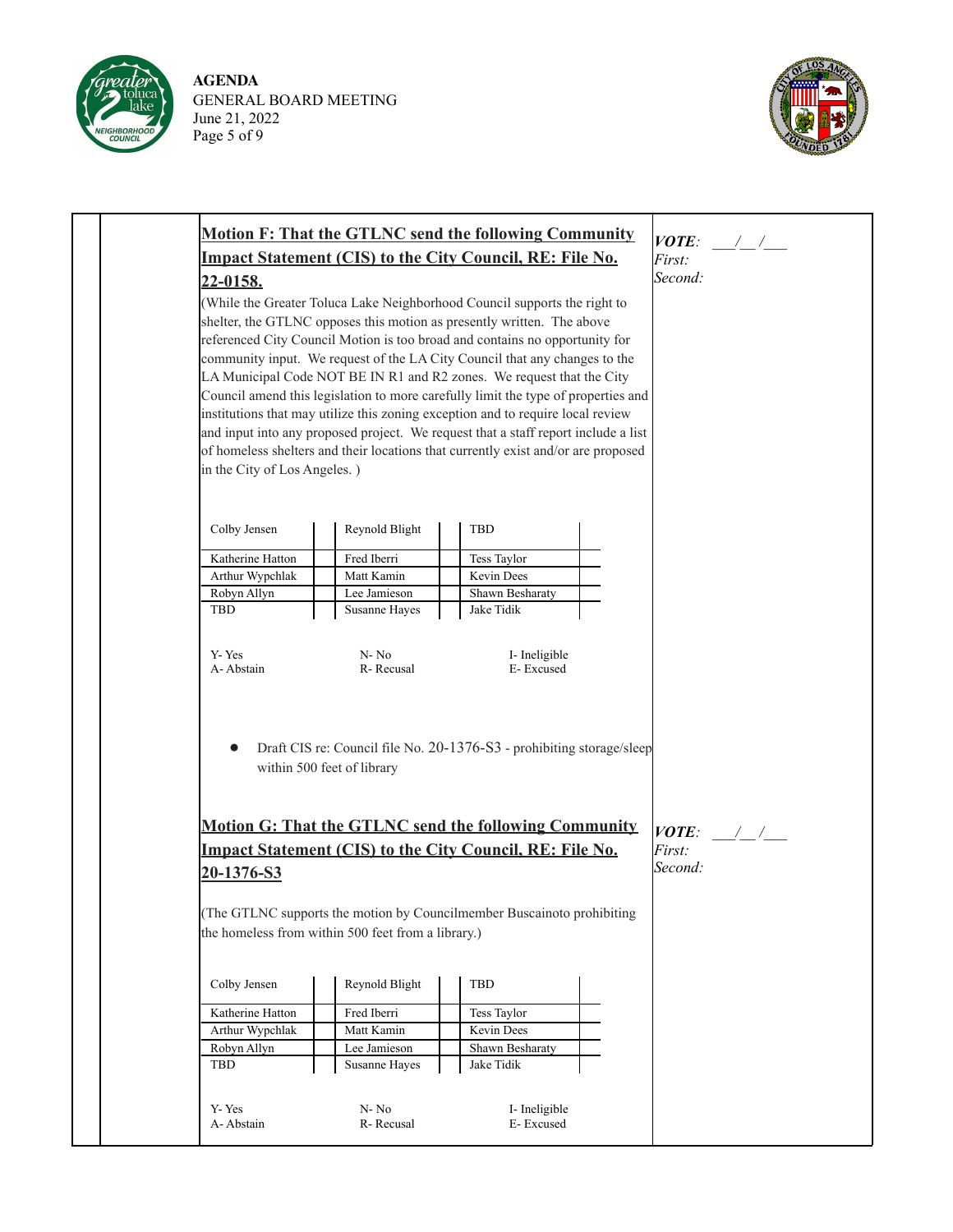

**AGENDA** GENERAL BOARD MEETING June 21, 2022 Page 6 of 9



|           | $\bullet$                                                                                                                                                                                                                                                                                                                                                                | overheight wall request                                                                                                                                         |                                                                                   |  |                                                 |
|-----------|--------------------------------------------------------------------------------------------------------------------------------------------------------------------------------------------------------------------------------------------------------------------------------------------------------------------------------------------------------------------------|-----------------------------------------------------------------------------------------------------------------------------------------------------------------|-----------------------------------------------------------------------------------|--|-------------------------------------------------|
|           |                                                                                                                                                                                                                                                                                                                                                                          |                                                                                                                                                                 | Motion H: To support the application for an over height wall                      |  | $VOTE:$ / /                                     |
|           |                                                                                                                                                                                                                                                                                                                                                                          |                                                                                                                                                                 | on the south lot line for 10459 Camarillo St with the                             |  | <i>First:</i>                                   |
|           |                                                                                                                                                                                                                                                                                                                                                                          |                                                                                                                                                                 | understanding that the owner will preserve the large pine tree <sup>Second:</sup> |  |                                                 |
|           |                                                                                                                                                                                                                                                                                                                                                                          | that will be within the side yard behind the new wall.                                                                                                          |                                                                                   |  |                                                 |
|           |                                                                                                                                                                                                                                                                                                                                                                          |                                                                                                                                                                 |                                                                                   |  |                                                 |
|           | Colby Jensen                                                                                                                                                                                                                                                                                                                                                             | Reynold Blight                                                                                                                                                  | <b>TBD</b>                                                                        |  |                                                 |
|           | Katherine Hatton                                                                                                                                                                                                                                                                                                                                                         | Fred Iberri                                                                                                                                                     | Tess Taylor                                                                       |  |                                                 |
|           | Arthur Wypchlak                                                                                                                                                                                                                                                                                                                                                          | Matt Kamin                                                                                                                                                      | Kevin Dees                                                                        |  |                                                 |
|           | Robyn Allyn                                                                                                                                                                                                                                                                                                                                                              | Lee Jamieson                                                                                                                                                    | Shawn Besharaty                                                                   |  |                                                 |
|           | <b>TBD</b>                                                                                                                                                                                                                                                                                                                                                               | Susanne Hayes                                                                                                                                                   | Jake Tidik                                                                        |  |                                                 |
|           | Y-Yes<br>A-Abstain                                                                                                                                                                                                                                                                                                                                                       | N-No<br>R-Recusal                                                                                                                                               | I-Ineligible<br>E-Excused                                                         |  |                                                 |
|           | $\bullet$<br>$\bullet$<br>$\bullet$<br>2022-3518-F                                                                                                                                                                                                                                                                                                                       | Toluca Lake Community Plan Status<br>Parking on Forman Ave. under the 134 Freeway<br>Update on project at 10057-10063 Riverside Dr.<br>State legislative agenda | 9950 Toluca Lake Ave. - Oversized fence request ZA                                |  |                                                 |
| 5 minutes | <b>Public Safety Committee</b>                                                                                                                                                                                                                                                                                                                                           |                                                                                                                                                                 |                                                                                   |  | Colby Jensen, Co-Chair<br>Robyn Allyn, Co-Chair |
|           | (Three (3) Minute per Speaker, per Agenda Item Allotted)<br>Ca Del Sole incident<br>$\bullet$<br>Neighbor2neighbor block party-Neighborhood Watch<br>$\bullet$<br>Discussion and possible action to be submitted as a<br>$\bullet$<br>Community Impact Statement ("CIS") by GTLNC to send<br>letter of support and appreciation to the Los Angeles Police<br>Department. |                                                                                                                                                                 |                                                                                   |  |                                                 |
|           |                                                                                                                                                                                                                                                                                                                                                                          | Gascon policy letter                                                                                                                                            |                                                                                   |  | $VOTE:$ / /                                     |
|           |                                                                                                                                                                                                                                                                                                                                                                          |                                                                                                                                                                 | Motion I: To submit a letter of opposition to LA County                           |  | <i>First:</i>                                   |
|           |                                                                                                                                                                                                                                                                                                                                                                          |                                                                                                                                                                 | District Attorney, George Gascon, regarding several policies                      |  | Second:                                         |
|           | he has introduced.                                                                                                                                                                                                                                                                                                                                                       |                                                                                                                                                                 |                                                                                   |  |                                                 |
|           | Colby Jensen                                                                                                                                                                                                                                                                                                                                                             | Reynold Blight                                                                                                                                                  | <b>TBD</b>                                                                        |  |                                                 |
|           | Katherine Hatton                                                                                                                                                                                                                                                                                                                                                         | Fred Iberri                                                                                                                                                     | Tess Taylor                                                                       |  |                                                 |
|           | Arthur Wypchlak                                                                                                                                                                                                                                                                                                                                                          | Matt Kamin                                                                                                                                                      | Kevin Dees                                                                        |  |                                                 |
|           | Robyn Allyn                                                                                                                                                                                                                                                                                                                                                              | Lee Jamieson                                                                                                                                                    | Shawn Besharaty                                                                   |  |                                                 |
|           | TBD                                                                                                                                                                                                                                                                                                                                                                      | Susanne Hayes                                                                                                                                                   | Jake Tidik                                                                        |  |                                                 |
|           | Y-Yes<br>A-Abstain                                                                                                                                                                                                                                                                                                                                                       | $N - No$<br>R-Recusal                                                                                                                                           | I- Ineligible<br>E-Excused                                                        |  |                                                 |
|           |                                                                                                                                                                                                                                                                                                                                                                          | Next PS meeting Tuesday July 5th at 6pm                                                                                                                         |                                                                                   |  |                                                 |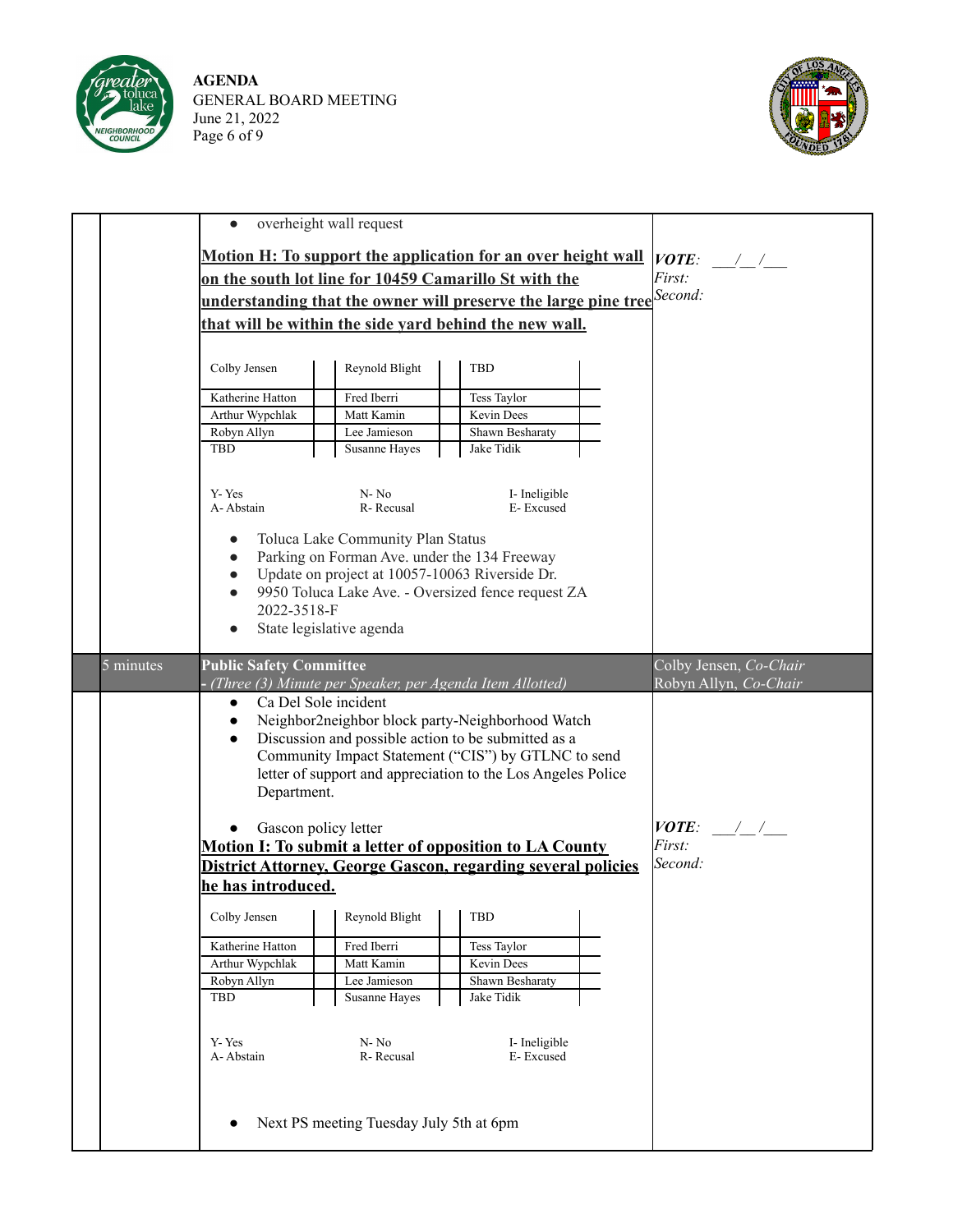

**AGENDA** GENERAL BOARD MEETING June 21, 2022 Page 7 of 9



| 10 minutes  | <b>Outreach &amp; Elections Committee</b>                                                       | (Three (3) Minute per Speaker, per Agenda Item Allotted)                                                                                                                                                                                                                                                                                                                                                                                                                                                             |                                                                                                       | Matt Kamin, Co-Chair<br>Katherine Hatton, Co-Chair |                         |
|-------------|-------------------------------------------------------------------------------------------------|----------------------------------------------------------------------------------------------------------------------------------------------------------------------------------------------------------------------------------------------------------------------------------------------------------------------------------------------------------------------------------------------------------------------------------------------------------------------------------------------------------------------|-------------------------------------------------------------------------------------------------------|----------------------------------------------------|-------------------------|
|             |                                                                                                 | • Update re: 2023 Neighborhood Council Elections<br>Discussion and possible action re: 2023 Neighborhood Council<br>Election Information Worksheet<br><b>MOTION J: To approve Harmony Church as requested</b><br>polling location and Toluca Lake Elementary as alternate<br>polling location for submission on the 2023 Neighborhood<br><b>Council Election Information Worksheet. Polling hours to be</b><br>2pm - 8pm. GTLNC contacts to be Outreach Chair and<br>President selected at July 2022 Annual Meeting. | $VOTE:$ / /<br><i>First:</i><br>Second:                                                               |                                                    |                         |
|             | Colby Jensen<br>Katherine Hatton<br>Arthur Wypchlak<br>Robyn Allyn<br>TBD<br>Y-Yes<br>A-Abstain | Reynold Blight<br>Fred Iberri<br>Matt Kamin<br>Lee Jamieson<br>Susanne Hayes<br>$N - No$<br>R-Recusal                                                                                                                                                                                                                                                                                                                                                                                                                | <b>TBD</b><br>Tess Taylor<br>Kevin Dees<br>Shawn Besharaty<br>Jake Tidik<br>I-Ineligible<br>E-Excused |                                                    |                         |
| 10 minutes  | <b>Environmental Affairs Committee</b>                                                          | (Three (3) Minute per Speaker, per Agenda Item Allotted)                                                                                                                                                                                                                                                                                                                                                                                                                                                             |                                                                                                       |                                                    | Katherine Hatton, Chair |
|             | $\bullet$<br>Days to water:                                                                     | New Water Restrictions in Effect:<br>-Limit watering to 2 days per week<br>-Only water before 9 AM or after 4 PM<br>- Odd number street addresses: Monday & Friday<br>- Even number street addresses: Thursday & Sunday<br>Seeking candidates to be Neighborhood Council Sustainability<br>Alliance (NCSA) representative for GTLNC; do not need to be<br>a board member to be the NCSA rep                                                                                                                          |                                                                                                       |                                                    |                         |
| $5$ minutes | <b>Governmental Affairs Committee</b>                                                           | (Three (3) Minute per Speaker, per Agenda Item Allotted)                                                                                                                                                                                                                                                                                                                                                                                                                                                             | Tess Taylor, Chair                                                                                    |                                                    |                         |
|             | $\bullet$<br>stakeholders<br>$\bullet$                                                          | Overview of pending legislation affecting GTLNC<br>Invite State Assemblymember, Senator legislative analysts to<br>speak at July 5 <sup>th</sup> GAC meeting                                                                                                                                                                                                                                                                                                                                                         |                                                                                                       |                                                    |                         |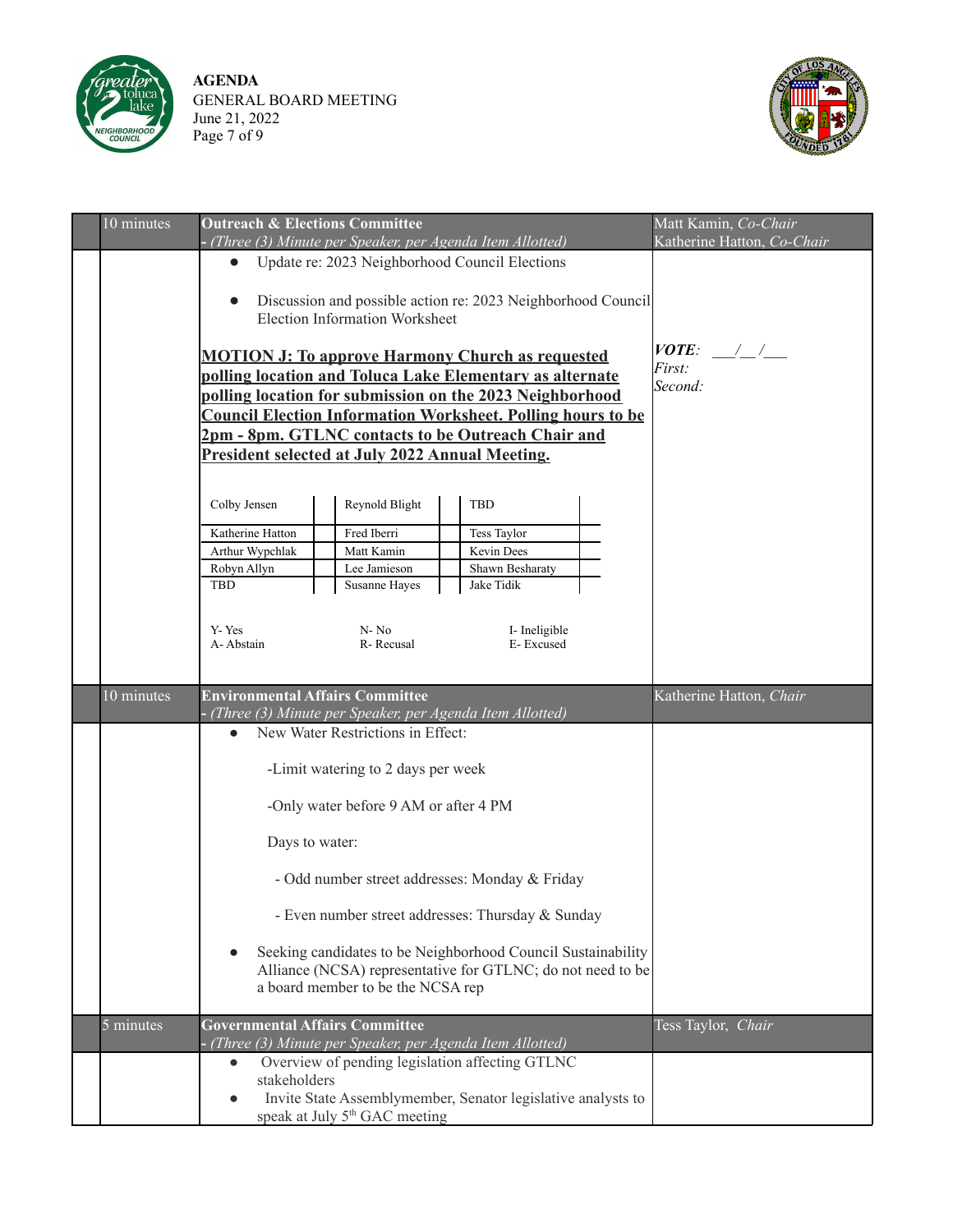

**AGENDA** GENERAL BOARD MEETING June 21, 2022 Page 8 of 9



| Next meeting: Tuesday, July 19, 2022 at $7:00 \text{pm} - \text{via}$ Zoom |                                                                                                                                                           |  |  |  |  |
|----------------------------------------------------------------------------|-----------------------------------------------------------------------------------------------------------------------------------------------------------|--|--|--|--|
|                                                                            | 2022-2023 budget due July 1st                                                                                                                             |  |  |  |  |
| $9:00$ pm                                                                  | New Business                                                                                                                                              |  |  |  |  |
|                                                                            | Discussion re possible future actions for GTLNC to take.<br>Submit Community Impact Statements ("CISs") on issues of<br>importance to GTLNC stakeholders. |  |  |  |  |

#### **COMMITTEE + BOARD MEETING SCHEDULE**

| $1st$ Mon @ 7:00PM – Public Safety               | $2nd$ Mon @ 6:30 PM – Planning & Land Use |                            |
|--------------------------------------------------|-------------------------------------------|----------------------------|
| 1 <sup>st</sup> Wed @ 6:30PM – Outreach & Elect. | $1st$ Tue @ 6:30 PM – Gov. Affairs        | $3rd$ Tues @ 7PM – General |
| $2nd$ Tue @ 6:00PM – Environmental               | $2nd$ Tue @ 6:30 PM – Executive Board     | Board                      |
| (Bi-monthly)                                     |                                           |                            |

**PUBLIC INPUT AT NEIGHBORHOOD COUNCIL MEETINGS** The public is requested to dial \*9, or use the "Raise Hand" option, when prompted by the presiding officer, to address the Board on any agenda item before the Board takes an action on an item. Comments from the public on agenda items will be heard only when the respective item is being considered. Comments from the public on other matters not appearing on the agenda that are within the Board's jurisdiction will be heard during the General Public Comment period. Please note that under the Brown Act, the Board is prevented from acting on a matter that you bring to its attention during the General Public Comment period; however, the issue raised by a member of the public may become the subject of a future Board meeting. Public comment is limited to 2 minutes per speaker unless adjusted by the presiding officer of the Board.

**AB 361 UPDATES** Public comment cannot be required to be submitted in advance of the meeting, only real-time public comment is required. If there are any broadcasting interruptions that prevent the public from observing or hearing the meeting, the meeting must be recessed or adjourned.

If members of the public are unable to provide comment or be heard due to issues within the Neighborhood Council's control, the meeting must be recessed or adjourned.

**PUBLIC POSTING OF AGENDAS** – GTLNC agendas are posted for public review as follows:

- Discovery Store (Community Kiosk), at the Southeast corner of Forman Avenue and Riverside Drive;
- [www.gtlnc.org](http://www.gtlnc.org); or
- You can also receive our agendas via email by subscribing to L.A. City's Early Notification System at <http://www.lacity.org/government/Subscriptions/NeighborhoodCouncils/index.htm>

**THE AMERICAN WITH DISABILITIES ACT** - As a covered entity under Title II of the Americans with Disabilities Act, the City of Los Angeles does not discriminate on the basis of disability and, upon request, will provide reasonable accommodation to ensure equal access to its programs, services and activities. Sign language interpreters, assistive listening devices and other auxiliary aids and/or services, may be provided upon request. To ensure availability of services, please make your request at least 3 business days (72 hours) prior to the meeting you wish to attend by contacting Robyn Allyn, Board Secretary via email at Robyn.Allyn@gtlnc.org.

**PUBLIC ACCESS OF RECORDS** – In compliance with Government Code section 54957.5, non-exempt writings that are distributed to a majority or all of the board in advance of a meeting may be viewed at our website: www.**gtlnc.org** or at the scheduled meeting. In addition, if you would like a copy of any record related to an item on the agenda, please contact Robyn Allyn, Board Secretary via email at Robyn.Allyn@gtlnc.org

#### **RECONSIDERATION AND GRIEVANCE PROCESS**